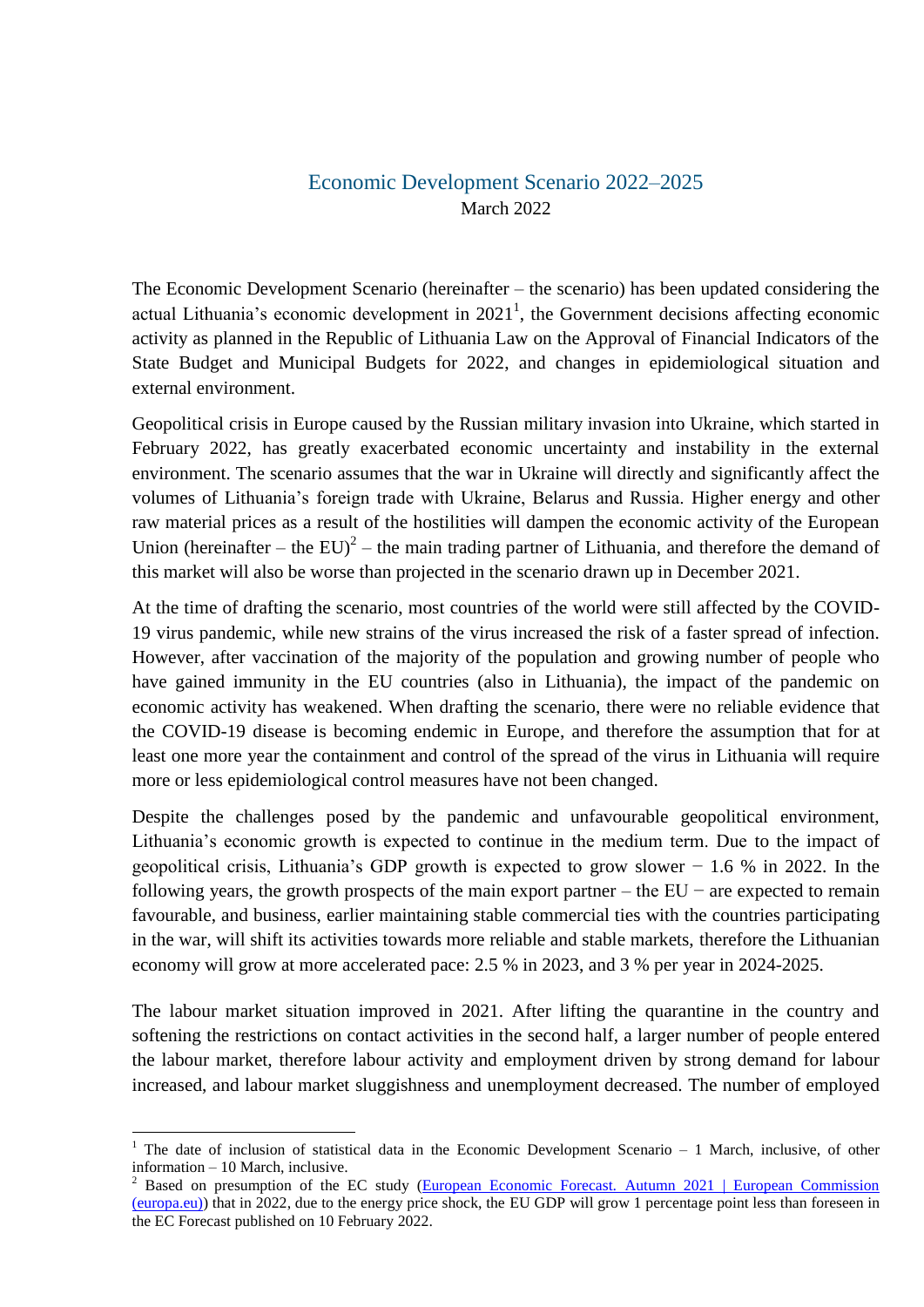population grew 2.5 % in the second half of 2021, as compared to a corresponding period in 2020, and was slightly higher than the number before the pandemic in the second half of 2019. The number of population employed in accommodation and catering activities, as well as activities of organising entertainment and recreation considerably affected by the pandemic has also reached the pre-pandemic level in the fourth quarter. Manufacturing together with the information and communication activity were the sectors most conductive to employment growth in 2021.

The increase in employment brought the unemployment rate close to the pre-pandemic level. According to the data of the Labour Force Survey published by Statistics Lithuania, in 2021 the unemployment rate in the country was 7.1 % and over the year decreased by 1.4 percentage point. In the second half of 2021, the unemployment was by 2.3 percentage points lower than in the corresponding period last year. While unemployment declined sharply at national level, regional disparities remained high, and long-term unemployment rate increased up to 3 % in the fourth quarter, reaching on average 2.7 % in 2021.

Job vacancy indicators show a strong increase in labour demand in the country in 2021, and in the second half remained at historic heights. According to the data by Statistics Lithuania, the number of vacancies in the country amounted to 24.2 thousand in 2021 and over the year increased by 46 %, while the vacancy rate, reflecting the ratio between the number of vacancies and the total number of jobs, reached on average 1.8 %. Both the private and the public sector have faced the problem of staff shortage. The number and rate of vacancies at national level also in certain activities (wholesale and retail trade, transport and storage, information and communication, administrative and service, human health activities) have been the highest since the first quarter of 2008.

As the geopolitical crisis in Europe will negatively affect economic activity in Lithuania, the labour market situation is expected to deteriorate in 2022: the number of employed population will decrease by 0.2 %, and the unemployment rate, calculated according to the Labour Force Survey methodology, will increase up to 7.3 %. The deterioration of geopolitical situation in the short term may have a negative impact on labour demand in the exporting and transport sectors. Labour demand is expected to remain strong in activities geared to the internal market and, therefore, a rapid increase in unemployment is not currently expected. The number of population employed is projected to grow 0.1 % in 2023 and the unemployment rate will fall down to 6.9 %. In the following medium-term years, the number of working age population will decline due to demographic reasons and will negatively affect labour supply and employment development. A relatively high number of unemployed who do not meet the rapidly changing needs of the labour market will slow down the unemployment rate at less accelerated pace and will be close to 6 % at the end of the medium term. The implementation of the Recovery and Resilience Facility will have a positive impact on employment throughout the medium term.

A favourable economic situation and strong labour demand have stimulated wage growth in 2021. Average gross wages in the country increased 9.8 %. Wages grew at the same pace in both the private (9.9 %) and the public sector (9.8 %). Real wage growth, which slowed down sharply in the second half due to increased inflation, reached 4 % last year. The annual wage growth was recorded in all economic activities, including accommodation and catering, recreation organisation, retail trade activities most affected by the pandemic, where wages have been growing at double-digit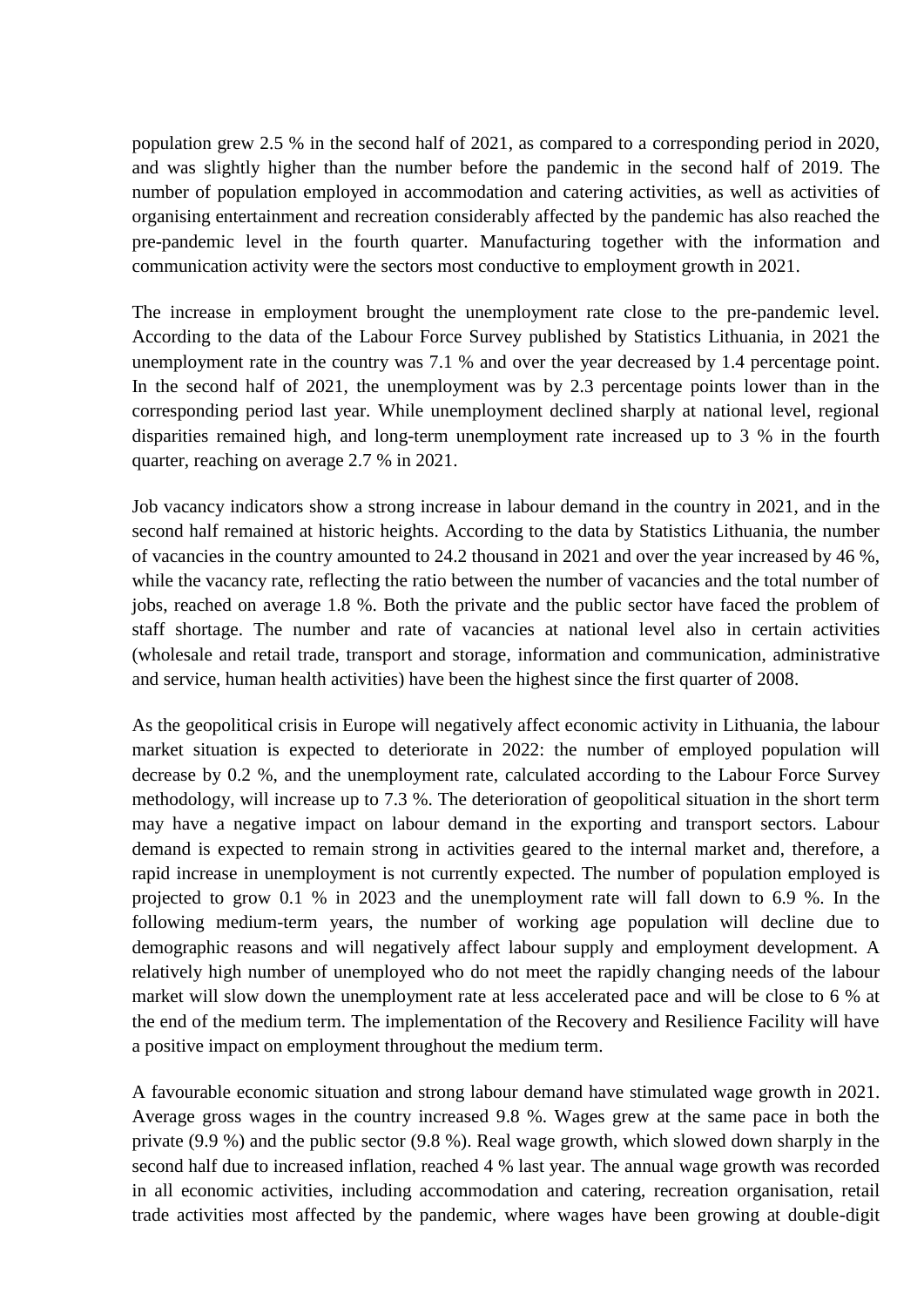rates. Wage growth has been driven by a number of factors: favourable economic developments; ability of business to adapt activities to pandemic and quarantine conditions in a short period of time; a strong increase in the supply of job vacancies and a shortage of skilled workers matching the needs of the labour market; the Government's support measures to stimulate the domestic demand; a low comparative base; minimum monthly wages (hereinafter – MMW) increased by 5.8 %; increased basic salary for civil servants; higher wages for education and health workers, including wage supplements for health workers due to the pandemic situation and additional workload and other reasons.

Despite the ongoing geopolitical crisis this year, many positive factors will stimulate a strong wage growth in the country. This is a strong demand for and a shortage of skilled workers, faced at least in a half of the economic activities of the country by both the private and the public sector; the Government's decisions on remuneration of the public sector employees (increased wages for education, health workers, statutory staff, increased basic salary for civil servants and other employees of budgetary institutions); significantly increased MMW (13.7 %, up to EUR 730). The wage growth rate in the country is expected to reach 8.8 % in 2022. In the following medium-term years, in the absence of decisions on MMW developments and wages in the public sector, the wage growth rate will slow down to 5.0-5.2 %.

Average annual inflation (reflecting the average rate of annual inflation over 12 months), measured on the basis of the Harmonised Index of Consumer Prices, reached 4.6 % in 2021 and, as compared to 2020, increased by 3.5 percentage points. This increase in inflation reflected a strong low base effect, global increase in energy prices and disruptions in the supply of other raw materials and industrial goods, imbalances in global demand and supply of goods. Most of the inflation − about two thirds − was driven by external factors: boosted prices of imported energy raw materials and other industrial goods and commodities, higher prices of food raw materials on international markets, increased vegetable prices in the region. Domestic factors, mainly related to the prices of services and processed food, account for about one third of inflation.

Since April 2021, the main driver of inflation has been a sharp rise in prices of energy raw materials, which have been reflected in the consumer basket by higher prices of transport fuels, heating energy, gas, electricity and other fuels. Higher price increases since October have been observed wider and in more diverse range of goods and services, as more companies started to pass on higher production costs (energy and other raw materials, wages) to consumers, and consumers' expectations towards inflation have increased. In February 2022, price increases were visible in all major groups of goods and services, with annual inflation reaching 14 %. In February, high energy commodity prices, which amounted to about 5.9 percentage points of the inflation rate, remained a key factor for inflation. Changes in the prices of food, services and industrial non-energy goods added to inflation, accordingly, about 3.2, 2.4 and 2.5 percentage points. In February, annual inflation was also accelerated by changes in other (than heating energy) administered prices caused by higher excise duty rates on alcohol and tobacco products, increased electricity and gas prices for household consumers. The increase in MMW at the beginning of the year and higher energy prices were likely to have the multiplier effect on prices of services, which increased by 9.7 % in February as compared to the corresponding period last year.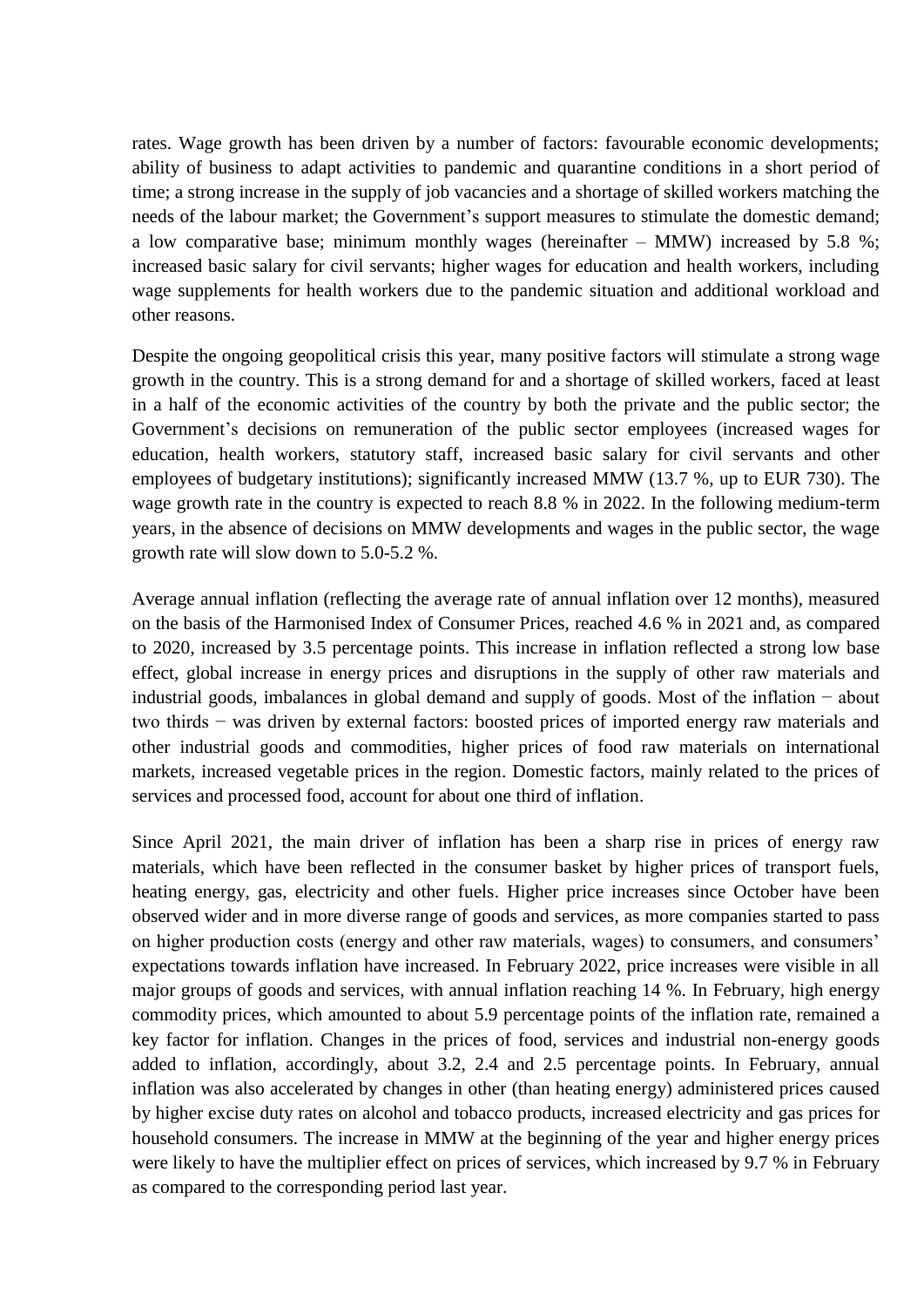Taking into account the consumer price development trends and updated technical assumptions about oil price developments, the scenario projects the average annual inflation to be 9.8 % in 2022. The rise in prices of imported energy raw materials, which will be significantly affected by the war in Ukraine, will remain the key factor for inflation this year. Further increases in prices of food, services and industrial non-energy goods will have a slightly lower but significant impact on inflation. Food prices will be affected by higher energy prices, the likely shortage of grain supply (Ukraine and Russia are significant global exporters of grains, and imports from these countries may suffer as a result of hostilities) and higher fertiliser prices (Belarus is a significant exporter of fertilisers, their imports into the EU are currently prohibited, besides, more expensive gas is used to produce fertilisers). Higher price increases for services will be driven by higher energy prices, strong wage growth, including the strong impact of the MMW increase, travel disruptions due to the closure of the Russian airspace for the EU aircrafts and a low comparative base. Still persistent disruption of global supply chains which emerged during the pandemic exacerbated by the war in Ukraine and the consequent additional difficulties in transporting goods, high energy prices, a ban on imports of part of raw materials from Belarus and more complex imports from Russia, high global demand for metals and semiconductors will have the multiplier effect on prices of industrial non-energy goods (household appliances, construction articles, furniture, etc.), the major part of which Lithuania is importing. In 2023, energy prices are expected to decrease (oil prices fall approximately 9 %, gas prices − approximately 31 %), prices of other raw materials and food will grow at less accelerated pace or stabilise, and the average wage growth will slow down, therefore inflationary pressure will be subdued, and the inflation rate in the country will slow down to 3 %. In 2024-2025, assuming that energy commodity prices will stabilise, the inflation rate should be close to 2 %.

In 2021 one of the main drivers of the economic recovery was the rapid increase in household consumption expenditure (grew 7.3 % and contributed 4.4 percentage points to the GDP change). Such an increase in this expenditure was the result of a low comparative base, softened restrictions on contact activities and a good financial situation of the population. The improvement in the financial situation has led not only to increased spending on consumption needs, but also to accumulation of savings. The outstanding amounts of household deposits in banks kept growing, although the growth rate has been slowing down since July 2021, and was still above the prepandemic rate (about 11 %). At least part of the accumulated reserve could be used in the coming years, this would help to maintain consumption in the country in a context of markedly increased prices when rising prices of housing, food and services hamper higher consumption possibilities.

Despite price increases, in January 2022 the turnover in retail trade grew rapidly (18.1 %) and it was driven by good results in non-food sales (grew 43.8 %). There was an active purchase of nonessential goods: the turnover in textiles, clothing and footwear increased threefold (grew 209.4 %), while the turnover in audio-visual equipment, furniture and lighting equipment increased 77.7 %. Moreover, the turnover of enterprises offering food or drink was more than 2.5 times higher (grew 163 %). Despite a strong growth of the turnover in retail trade, sentiment of the population in the country has deteriorated. In January−February 2022, the consumer confidence indicator fell 4 and 2 percentage points over the year (down to -5 % and -4 %), respectively. Russia's hostilities in Ukraine, which began at the end of February, are likely to negatively affect consumer expectations. Increased uncertainty about the future and high prices of raw materials caused by the geopolitical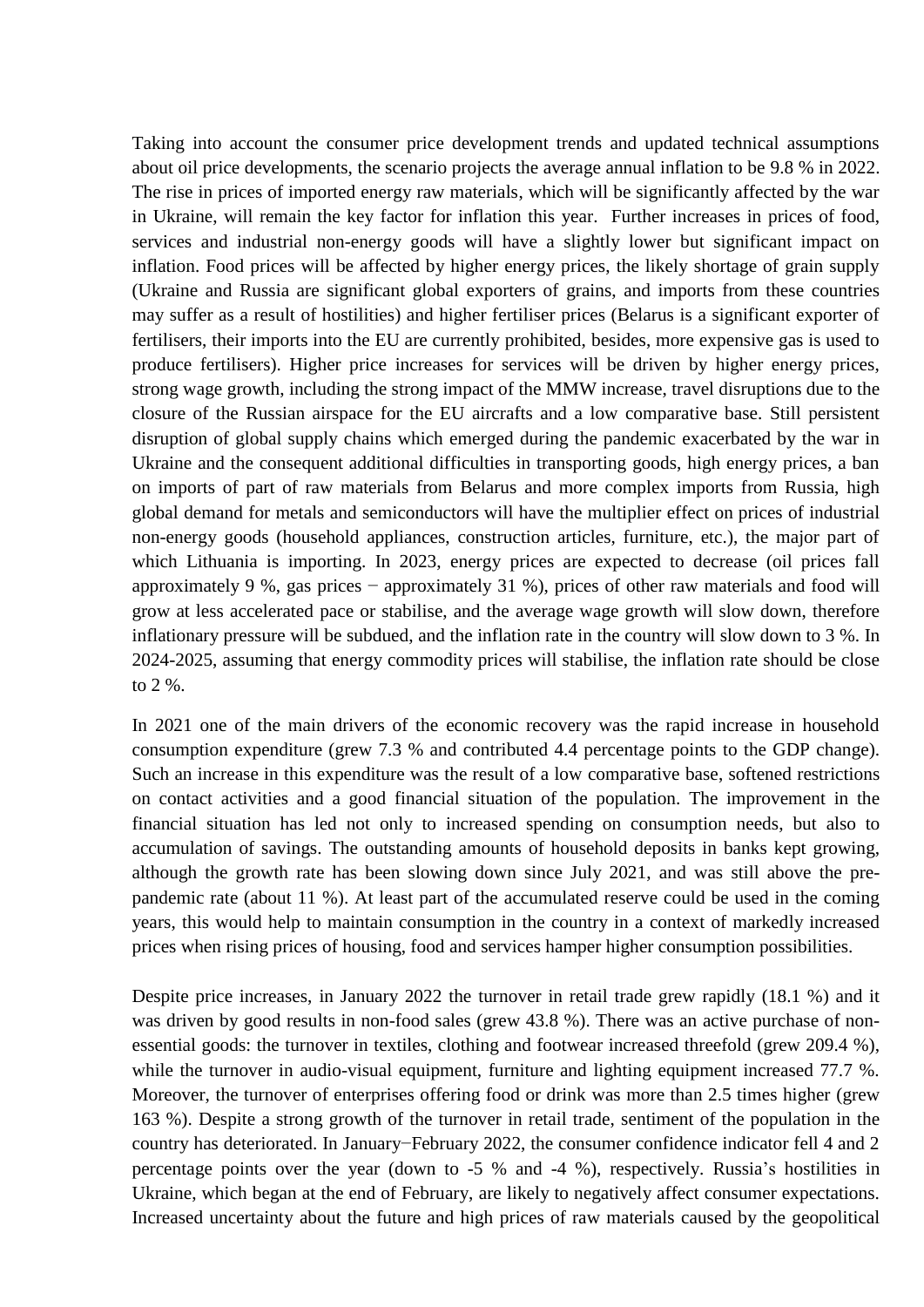crisis, as well as increased costs of housing and food have a negative impact on the sentiment of the population, and are likely to result in more cautious spending on non-essential goods and services. However, the expected wage growth, higher social benefits and pensions will support households' income, while the heating cost compensation mechanism will at least partially absorb the burden of increased housing costs.

Taking into account the increased uncertainty due to geopolitical tensions, subdued purchasing power of the population caused by increased prices and deteriorating sentiment of the population, we expect the household consumption expenditure to grow at a slower pace in 2022 than last year − 2.1 %.

It is not clear how long the uncertainty caused by the geopolitical crisis and concerns in the society because of it will last, but if the impact of prices diminishes, the change in the household consumption expenditure could stabilise at 3.4 % in the medium term.

The investment process recovered last year — expenditure for gross fixed capital formation (hereinafter − GFCF) increased by 7 % in Lithuania. Productive investments were actively developed in 2021. After the historically high share of available capacities in the industry have been used, investments in other machinery and equipment were actively carried out in order to meet the increased demand and to enhance labour productivity in 2021. Investments in other machinery, equipment and weapon systems were one of the fastest-growing GFCF components in 2021 (grew 20.2 %) and the most important GFCF growth factor (contributed 3.6 percentage points to GFCF growth). Investments in transport equipment driven by the recovery in demand were growing at the most accelerated pace (29.3 %) of all GFCF components. The increase in the number of job vacancies in transport and storage economic activities shows that without changes in the situation, investments in transport equipment may be limited by staff shortages.

In 2021, the private sector invested actively − investments in tangible fixed assets in this sector grew 22 % at current prices (sector-by-sector data at constant prices is not published by Statistics Lithuania). The enterprises in the economic activities of transport and storage and manufacturing are among the enterprises providing the largest amounts for investments in tangible fixed assets. In 2021, the expenditure for investments in tangible fixed assets by enterprises in these economic activities grew 39.8 % and 6.7 %, respectively. The growth was also recorded in real estate activities (7.2 %). However, the market balance has changed, and already in 2021 the alteration has been observed in the main housing market of the country — in Vilnius — i.e. a decline in the supply of new apartments, taxation of infrastructure development, disruptions in supply chains, rising costs and increased uncertainty will dampen the results in 2022.

Since the scenario announced in December 2021, geopolitical situation has changed substantially. The escalation of tensions in early 2022 increased uncertainty, and hostilities in Ukraine, which started on 24 February, brought further uncertainty and concerns about the prospects for the external environment. Considering the increasing prices of raw materials due to this situation, uncertain further development of geopolitical situation, it is likely that business will slow down the development and the implementation of investment projects. In view of increased uncertainty, the investment process is likely to slow down — expenditure for GFCF will grow 2.7 % in 2022.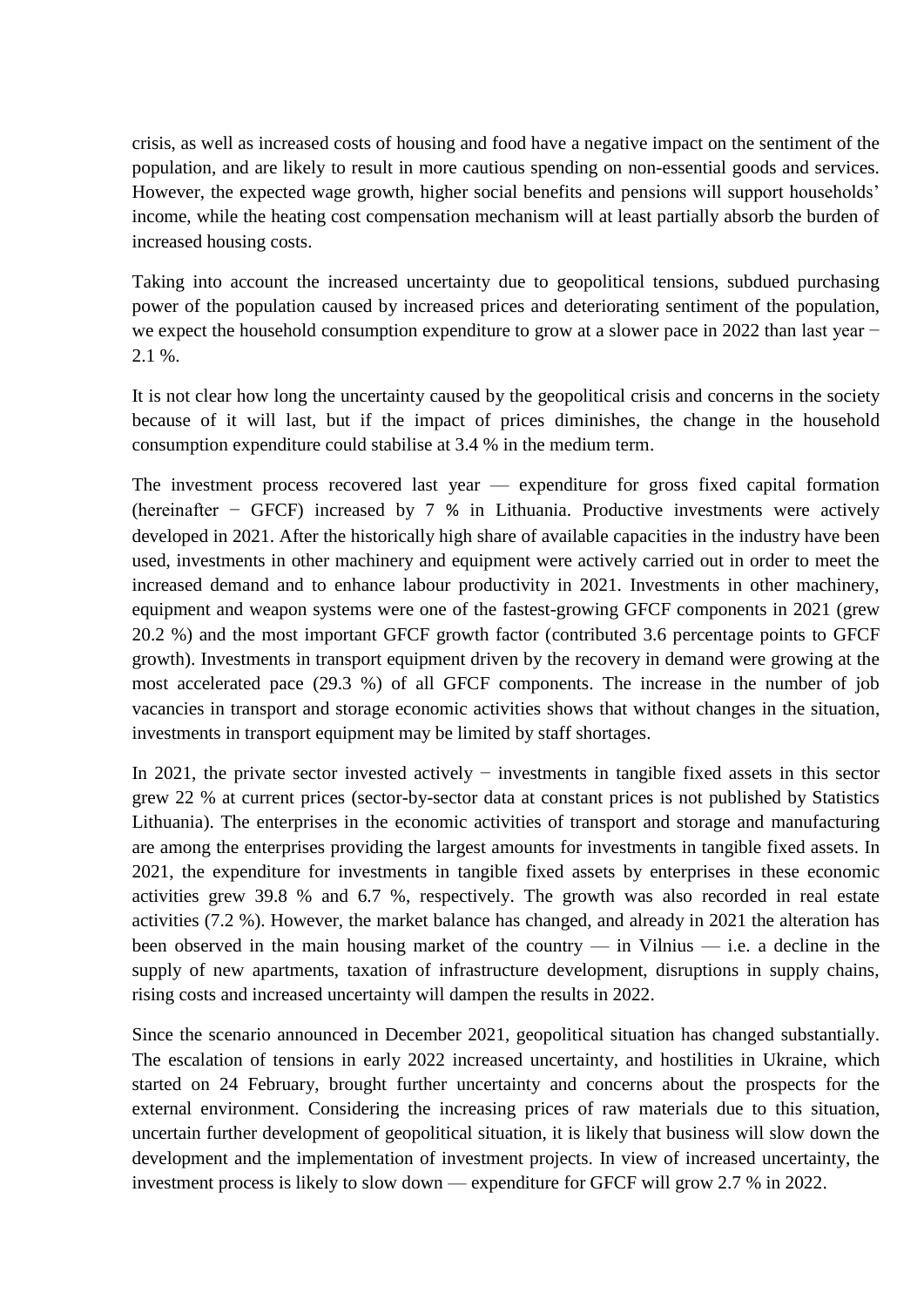Looking at the ongoing uncertainty about the future and uncertain evolution of the geopolitical situation, it is projected that in 2023 the investment process will remain subdued, and at the end of the medium term, due to tensions on the labour market and the need to increase productivity and to reduce operating costs in order to operate successfully, business investments are expected to accelerate. Projects implemented by the public sector, including those implemented with the EU funds, should support the investment process in the country throughout the medium term. We expect GFCF to grow 4.8 % in 2023, 5.4 % per annum in the remaining medium-term years (2024- 2025).

The year 2021 was favourable to the Lithuanian exporters, exports of goods (at current prices) grew 20.5 %. This development was influenced by the rapid recovery in foreign demand after softening the restrictions of the pandemic and the low comparative statistical base. Chemical industry production had the largest impact on the growth of exports of goods in 2021, which accounted for 15 % of total Lithuanian exports of goods, grew 32.6 % per year, and increased the overall growth of exports of goods by 4.5 percentage points. The increase in Lithuanian exports in 2021 was also influenced by rocketing global oil prices and recovering demand for petroleum products, which led to rapid growth in exports of mineral products. In 2021, exports of mineral products, representing 10.4 % of total exports, grew by 73.4 %, and increased the overall growth of Lithuanian exports of goods by 5.3 percentage points.

In 2021, a strong recovery in foreign trade in services was observed. According to the preliminary data of the Bank of Lithuania, exports of services grew 13.3 % in 2021. The recovery of exports of services has been significantly influenced by relieving travel services after the pandemic restrictions were lifted. A strong growth was also obvious in exports of business and financial services. Due to the increased demand for goods, a significant increase has also been observed in the transport sector.

The geopolitical crisis in Europe and the sanctions against Russia and Belarus imposed by the EU, the USA and other countries will negatively affect Lithuania's foreign trade. Disrupting logistics chains, rising raw material prices, and lower foreign demand due to the high uncertainty and impact of sanctions are challenges that Lithuanian exporters will face. The scenario foresees that exports of goods and services will decrease by 6.0 % in 2022, and on average could grow by about 3.5 % per year in 2023-2025.

Increased economic uncertainty due to the geopolitical crisis in Europe caused by the Russian military invasion of Ukraine, increased risks of long-term inflation, tensions on financial markets and uncertainty about global economic growth are key negative risk factors that may lead to changes in estimates of key indicators in this scenario. Although the impact of the pandemic on economic development has recently been significantly weakened, the challenges posed by new strains of the virus also remain among key adverse risks.

Due to the geopolitical crisis in Europe and a sharp increase in uncertainty about the evolution of energy prices in 2022-2023, technical assumptions for energy prices were based on the average of 10 observations made public by 1 March on market prices of Brent oil and natural gas futures prices(90 USD/bar and 85.2 EUR/MWh, respectively, in 2022, 81.6 USD/bar and 58.7 EUR/MWh,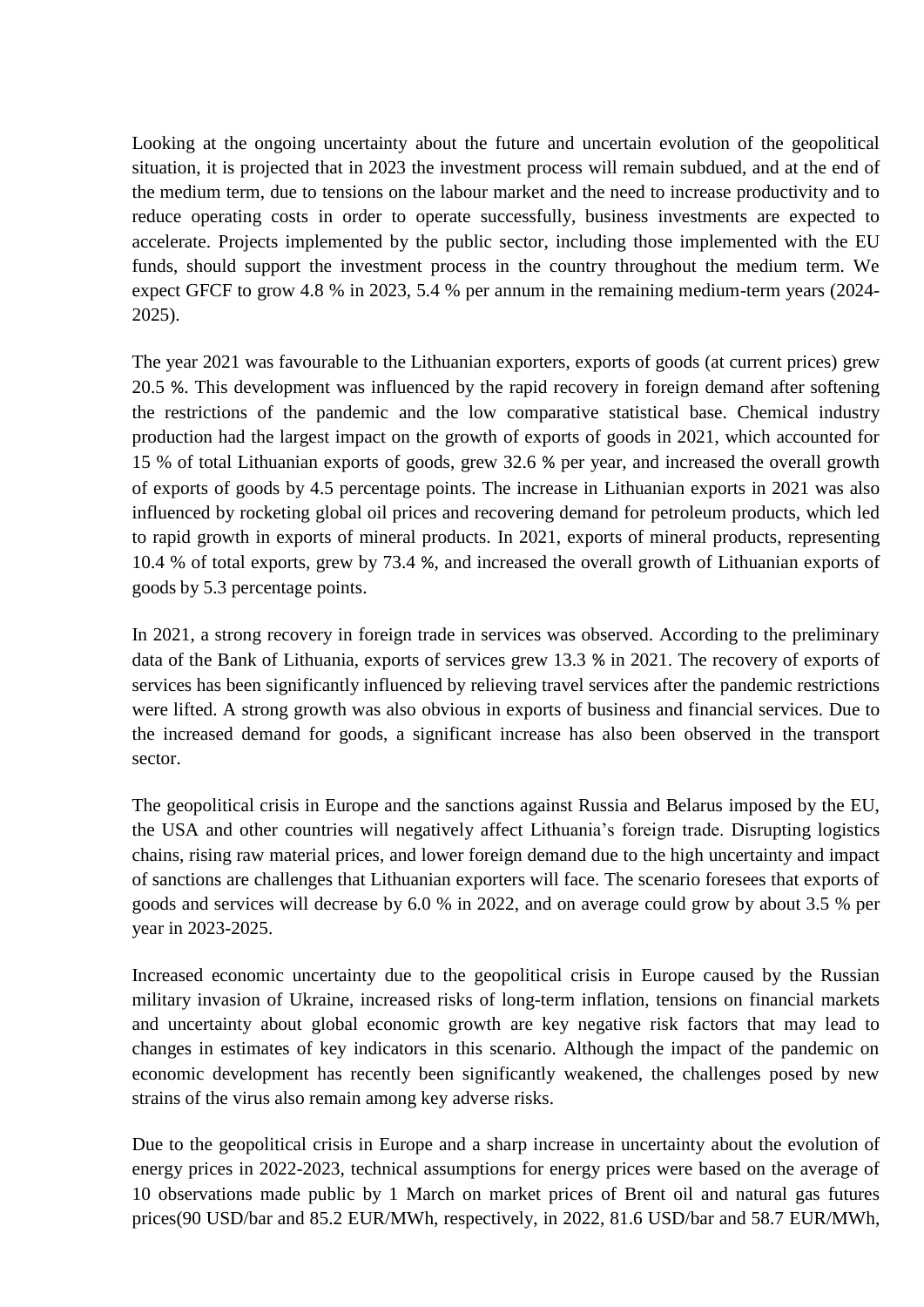respectively, in 2023). The technical assumption is that prices for these energy raw materials will remain stable in 2024-2025. If these technical assumptions change, the outlook for inflation would change. If unbridled global growth of prices of energy and other raw materials and commodities and supply disruptions persist, the inflation may be higher in the medium term than projected in the scenario. Protracted high inflation could lead to macroeconomic imbalances in prices, labour market, real estate sectors and constrain economic development.

The inflation projection could also be affected by new decisions related to changes in administered prices, changes in monetary and fiscal policy measures. The impact of the liberalisation of the electricity market on the average electricity price was also not known at the time of drafting the scenario. In the event of protracted growth of energy prices, a greater share of corporate costs may be passed on to retail commodity prices and increase the inflation rates. There is a risk related to the shortage of skilled workers in the country, which, according to the job vacancy data, remained high in the second half of 2021, contributing to the wage growth rate, although the geopolitical crisis in Ukraine has mitigated this risk. If strong wage growth continues over the medium term, part of the costs of production of goods and services, linked to increased wages, may to a greater extent be shifted to the final output prices and have a greater impact on the inflation rate over the medium term.

The increased shortage of skilled labour force in Lithuania also poses a negative risk to economic development. A strong shortage of skilled workers, if persisting despite the geopolitical crisis, can increase wage pressures and contribute to the factors limiting production expansion. In the medium term, the scenario projects the labour supply and employment to be affected by demographic developments such as ageing society, international migration and changes in labour force participation. Demographic development assumptions in the scenario were based on publicly available Eurostat demographic projections (the "no migration" scenario for these projections). Changing assumptions about international migration and labour force participation would change the outlook for the development of labour market indicators. The outlook for the development of labour market indicators may also be affected by statistical revisions, if any, taking into account the results of the 2021 population and housing census.

As a result of hostilities, a large number of the Ukrainian war refugees may arrive in Lithuania. If a significant part of them were integrated into the Lithuanian labour market in the medium term, this would have a double impact on the labour market. An increase in the number of employees would increase the growth potential of the economy, but could also increase the number of the unemployed and jobseekers, subdue the rate of wage growth.

At the time of drafting the scenario, no decision was taken on the increase of wages in the public sector in 2023-2024, therefore the wage projection for this period was based on cautious assumptions about wage developments in the public sector. The wage projection for the period 2023-2024 does not include the impact of an increase in the MMW that was not the subject of the Government's decisions at the time of this scenario.

Uncertainty about the magnitude of the economic and social consequences of the pandemic lasting more than two years and geopolitical crisis in Europe poses additional negative risks to the